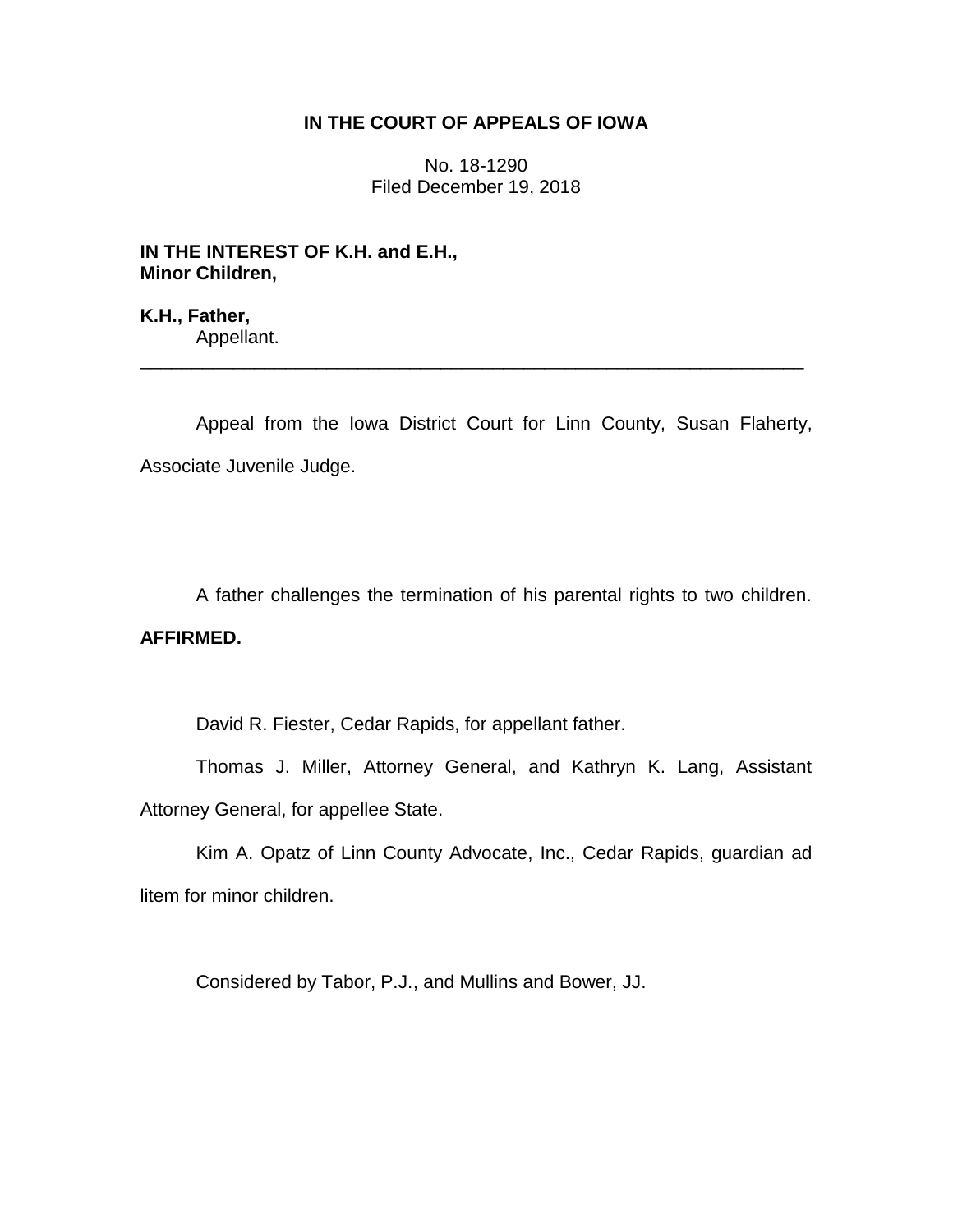### **TABOR, Presiding Judge.**

This appeal involves K.H., age fourteen, and his sister, E.H., age six. Their father, Kyle, challenges the juvenile court order terminating his parental rights.<sup>1</sup> He contests the State's proof that the children could not be returned to his custody. *See* Iowa Code § 232.116(1)(f)(4) (2018). He also asserts termination was not in the children's best interests because of their strong attachment to him. *See* Iowa Code §§ 232.116(2), (3)(c).

After our independent review of the record, we agree with the straightforward conclusions reached by the juvenile court.<sup>2</sup> Kyle has made little progress in addressing the homelessness, unemployment, and general instability that led to the children's removal from parental custody. Termination of Kyle's rights and likely adoption by their paternal grandparents is the superior option to protect and nurture these children now and into the future.

## **I. Facts and Prior Proceedings**

 $\overline{a}$ 

Kyle and Dawn were married in 2002 and separated in 2016. The couple had two children, K.H. and E.H. In January 2017, the children moved in with Kyle's mother and her husband. Kyle recalled his family was being evicted from their

<sup>&</sup>lt;sup>1</sup> The order also terminated the rights of the children's mother, Dawn. She is not a party to this appeal.

 $2$  We review child-welfare proceedings de novo, which means examining both the facts and law and adjudicating anew those issues properly preserved and presented. *In re L.G.*, 532 N.W.2d 478, 480 (Iowa Ct. App. 1995). We are not bound by the juvenile court's factual findings but give them weight, especially when witness credibility is a key consideration. *See In re M.W.*, 876 N.W.2d 212, 219 (Iowa 2016). As the petitioning party, the State must offer clear and convincing proof, which means we have no "serious or substantial doubts as to the correctness [of] conclusions of law drawn from the evidence." *In re D.W.*, 791 N.W.2d 703, 706 (Iowa 2010) (quoting *In re C.B.*, 611 N.W.2d 489, 492 (Iowa 2000)).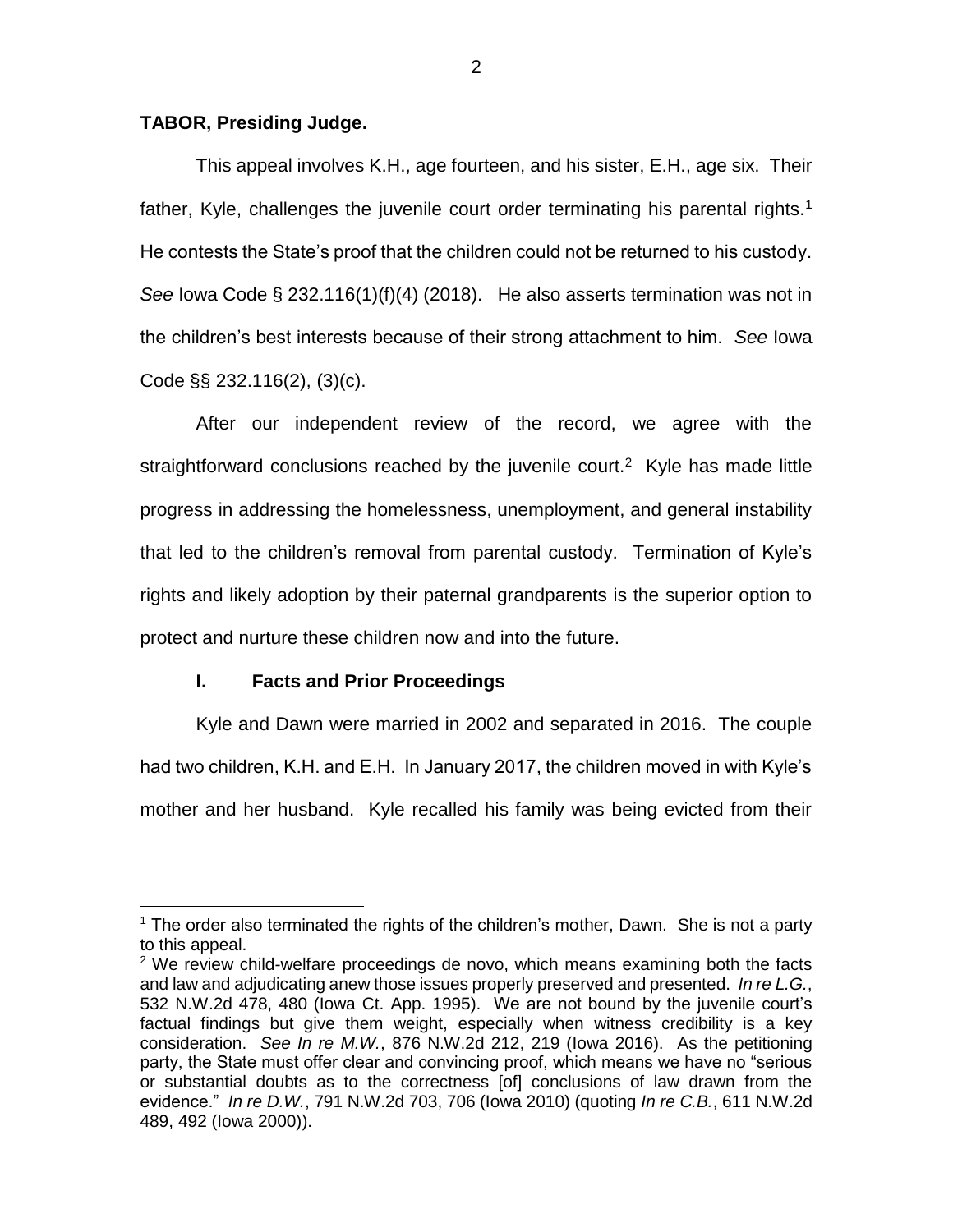apartment for failing to pay rent and "had no place to go." The grandparents agreed to take care of the children while the parents tried to obtain housing.

What was meant to be a temporary fix turned into an extended stay. About eighteen months later, in July 2018, Kyle was still homeless and the children remained with their grandparents.

And in the meantime, the Iowa Department of Human Services (DHS) opened a child-welfare case. In April 2017, the DHS investigated a report Dawn was using methamphetamine while caring for the children. Kyle was in jail at the time. When the DHS investigator contacted K.H. at his middle school, he reported not having seen his parents for several weeks. K.H. grew emotional when telling the investigator Kyle had been physically violent toward Dawn and K.H. had tried to place himself between his parents. But K.H. felt safe in the care of his grandparents.

In May 2017, the juvenile court approved the children's formal removal from parental custody. And in June, both parents stipulated to the court adjudicating K.H. and E.H. as children in need of assistance (CINA) under Iowa Code section 232.2(6)(c)(2).

In August, the juvenile court ordered the parents to undergo substanceabuse and psychological evaluations and to follow through with any recommendations. Kyle never obtained either evaluation. In fact, throughout the CINA proceedings, he did not comply with the DHS case expectations. He completed no drug testing, was inconsistent with visitation, did not stay in touch with service providers, and did not obtain stable housing or employment.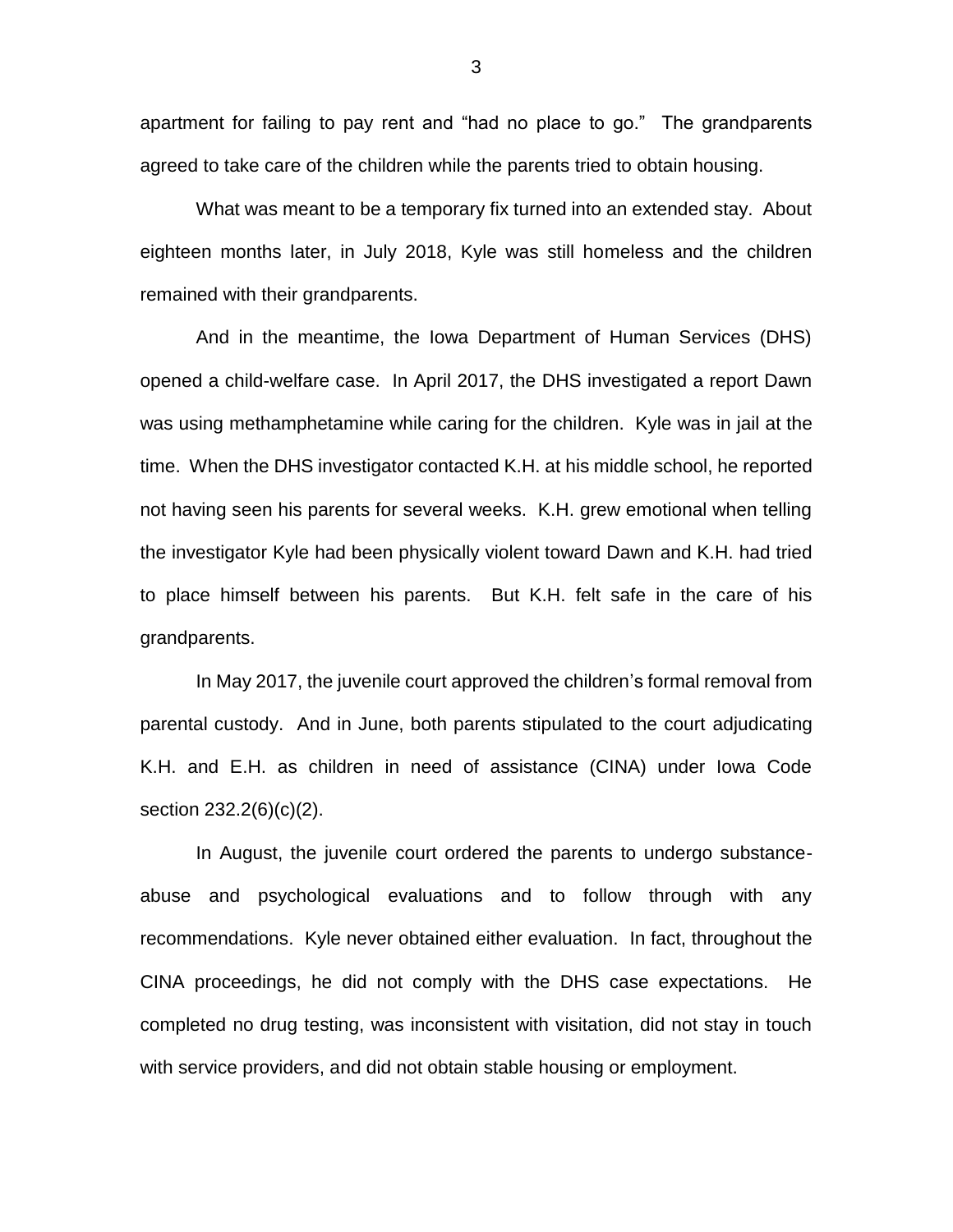The State petitioned to terminate parental rights in May 2018. After a hearing in mid-July, the juvenile court issued its termination order. Kyle filed a timely petition on appeal.

## **II. Analysis**

# **A. Statutory Ground**

The juvenile court relied on section 232.116(1)(f) as the basis for termination. That section requires proof of these elements:

(1) The child is four years of age or older.

(2) The child has been adjudicated a [CINA] pursuant to section 232.96.

(3) The child has been removed from the physical custody of the child's parents for at least twelve of the last eighteen months, or for the last twelve consecutive months and any trial period at home has been less than thirty days.

(4) There is clear and convincing evidence that at the present time the child cannot be returned to the custody of the child's parents as provided in section 232.102.

Kyle contests only the fourth element—whether K.H. and E.H. could be returned

to his care at the time of the termination hearing. *See In re A.M.*, 843 N.W.2d 100,

111 (Iowa 2014) (indicating statutory language "at the present time" refers to the

termination hearing). But time was not on Kyle's side. He is not actually alleging

he was ready to resume care of the children at the time of the hearing.

Instead, he contends:

For the first time in over a year, things were beginning to come together for Kyle and gave him hope that his children could be returned to him soon. For the Court to not grant Kyle's request for additional time to secure housing for himself and the children was in error.

Even if we view Kyle's argument as a request for additional time to reunify

under Iowa Code section 232.104(2)(b), the juvenile court may defer permanency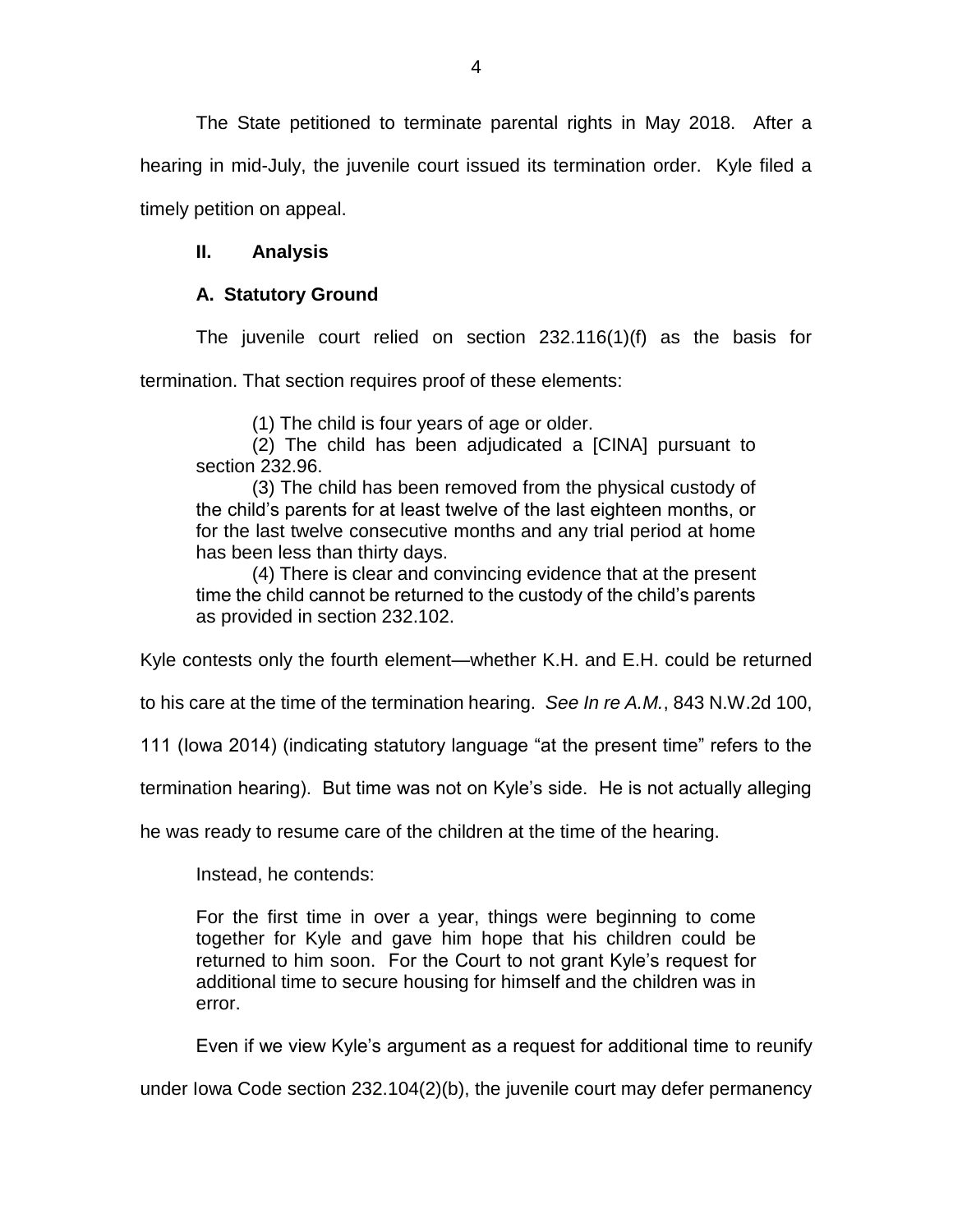only if it determines the need for removal "will no longer exist at the end of the additional six-month period." The record does not support any further delay in moving K.H. and E.H. toward adoption. The juvenile court decided Kyle's testimony that he would be able to resume care of the children in the near future "lacked credibility." We defer to that finding. *See A.M*., 843 N.W.2d at 110 (noting that we give weight to the juvenile court's fact findings, especially those concerning witness credibility).

The record reveals a risk of ongoing harm if the children were returned to Kyle's care. As the juvenile court concluded, the State proved by clear and convincing evidence Kyle could not provide K.H. and E.H. with "safe, stable housing, now or anytime in the reasonably near future."

### **B. Best Interests and Bonding**

In his second issue, Kyle points out termination is not mandatory if severing ties is not in the best interest of the children or would be detrimental because of the closeness of the parent-child relationship. *See* Iowa Code § 232.116(2), (3)(c). He also highlights the bond between the siblings, and worries termination could lead to their separation.

In evaluating the children's best interests, we give primary consideration to their safety, long-term nurturing and growth, and physical, mental, and emotional condition and needs. *See In re P.L.*, 778 N.W.2d 33, 37 (Iowa 2010) (interpreting Iowa Code section 232.116(2)). We also consider whether the children are integrated into their foster family and if the foster parents are willing to adopt. *See* Iowa Code § 232.116(2)(b).